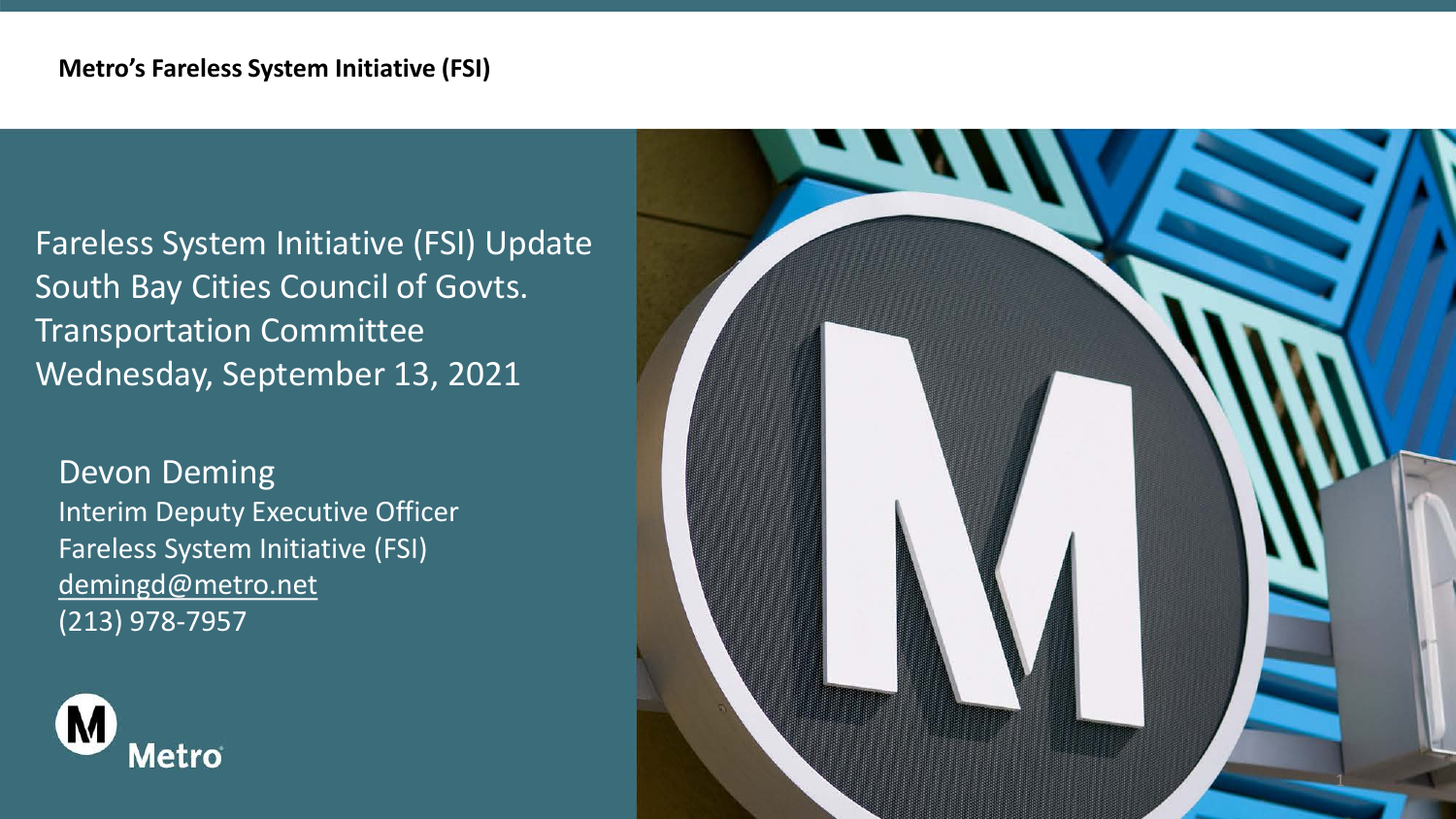Requested implementation of the Fareless System Initiative, subject to a final financial plan, while pursuing cost-sharing agreements, with reports to the Board monthly on the development, launch, and performance of FSI.

Requirements included:

- Streamlined, efficient application and administration
- Cost-sharing agreements with K-12 districts and community colleges
- Maintaining existing agreements between colleges and transit agencies
- Identifying new funding source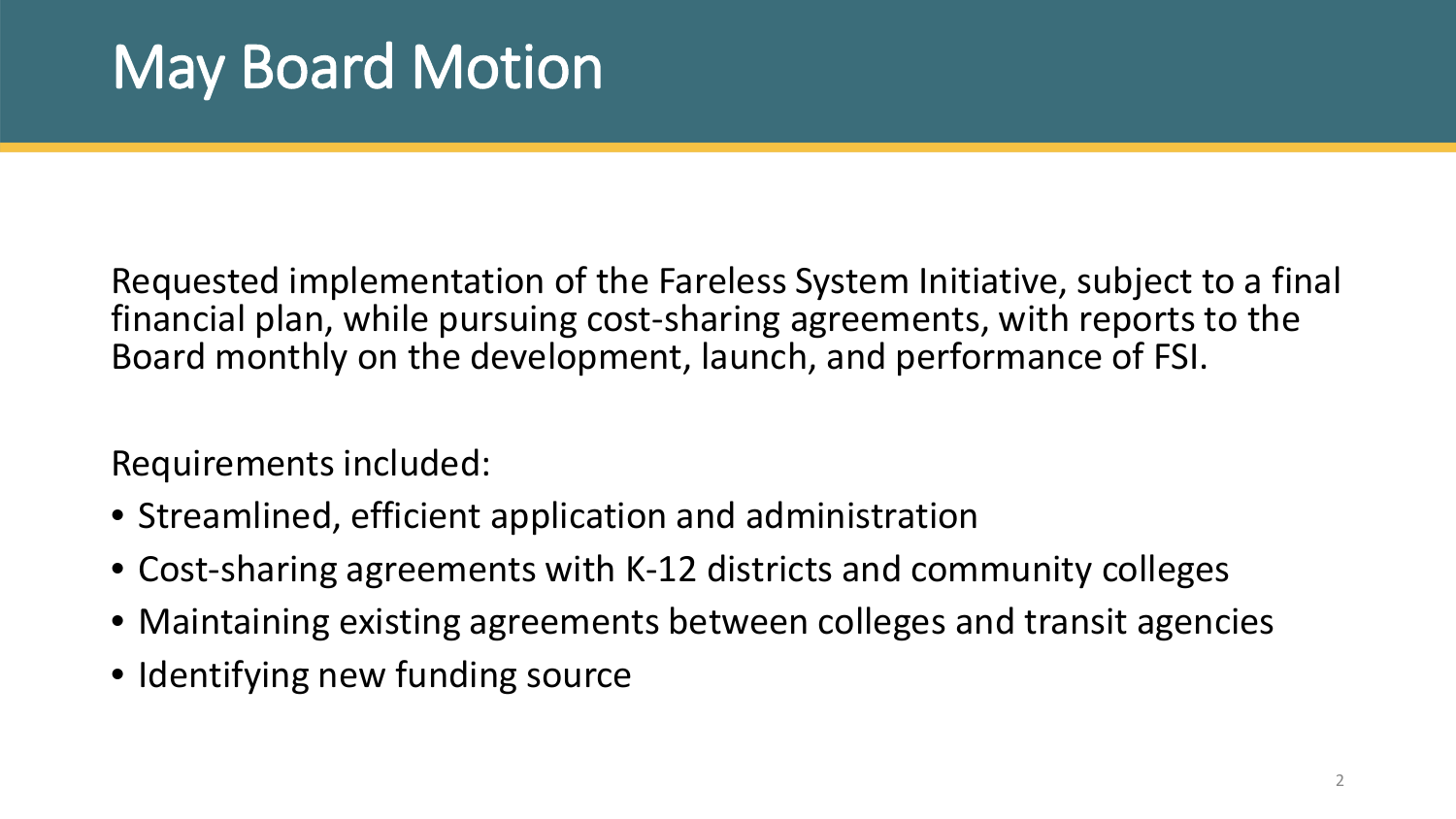# Background for Phase 1

- 69% of 1.4 million K-12 students qualify for Free and Reduced-Price Meal programs for low-income families
- 20% of junior high school students and 23% of LA adults are obese
- People who take transit are 44% less likely to be overweight
- An AA degree increases income potential by up to 47%
- Only 30% of community college students graduate, and only 26% of African American students and 22% of Latino students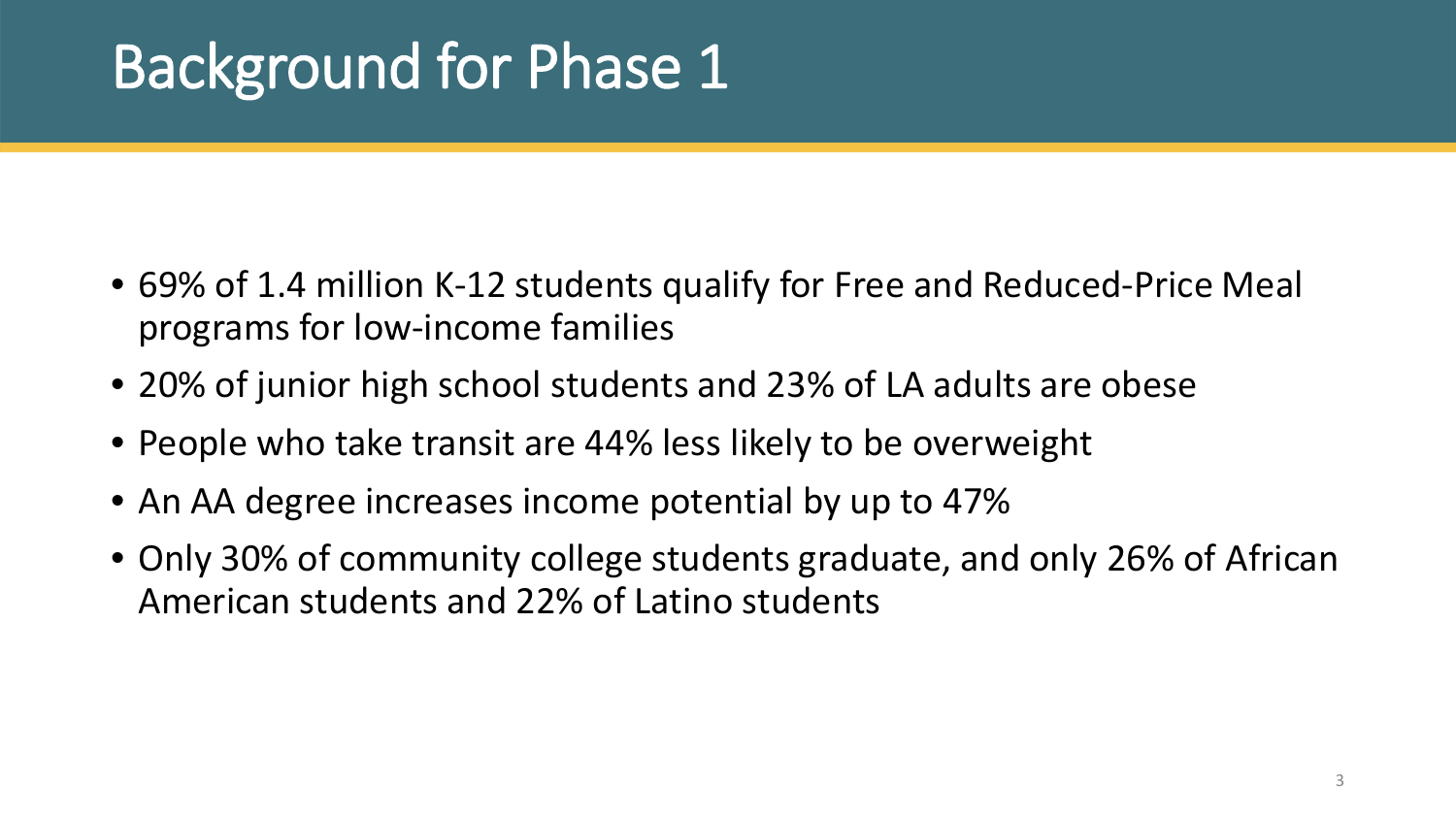#### Program Goals - Phase 1 (K-14)

Increase ridership, increase student success, and improve student health by building on existing Metro and regional student pass programs, to make access to transit fareless for all K-12 and community college students in LA County through cost-sharing partnerships with districts (school and community college) and transit agencies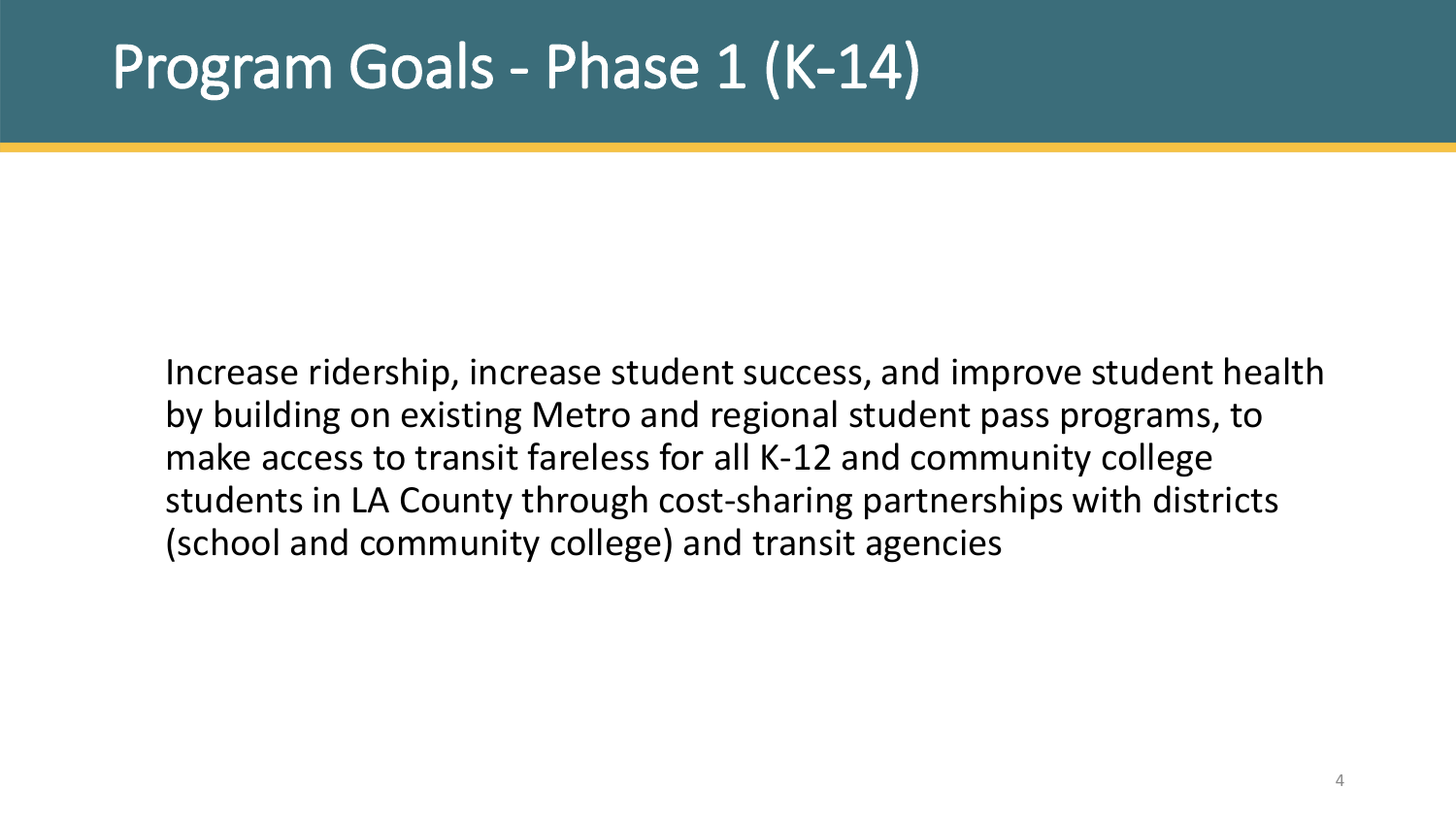### K-12 District Partnerships: Status

Proposed cost-sharing for District K-12 Partnerships would be \$3 per student per year for all students in district and would include:

- Distribution of free TAP Cards through District
- Unlimited rides on all participating transit agencies in LA County

39 districts have expressed interest in becoming Partners representing:

- 1,139 schools
- 695,610 students
- \$2,086,830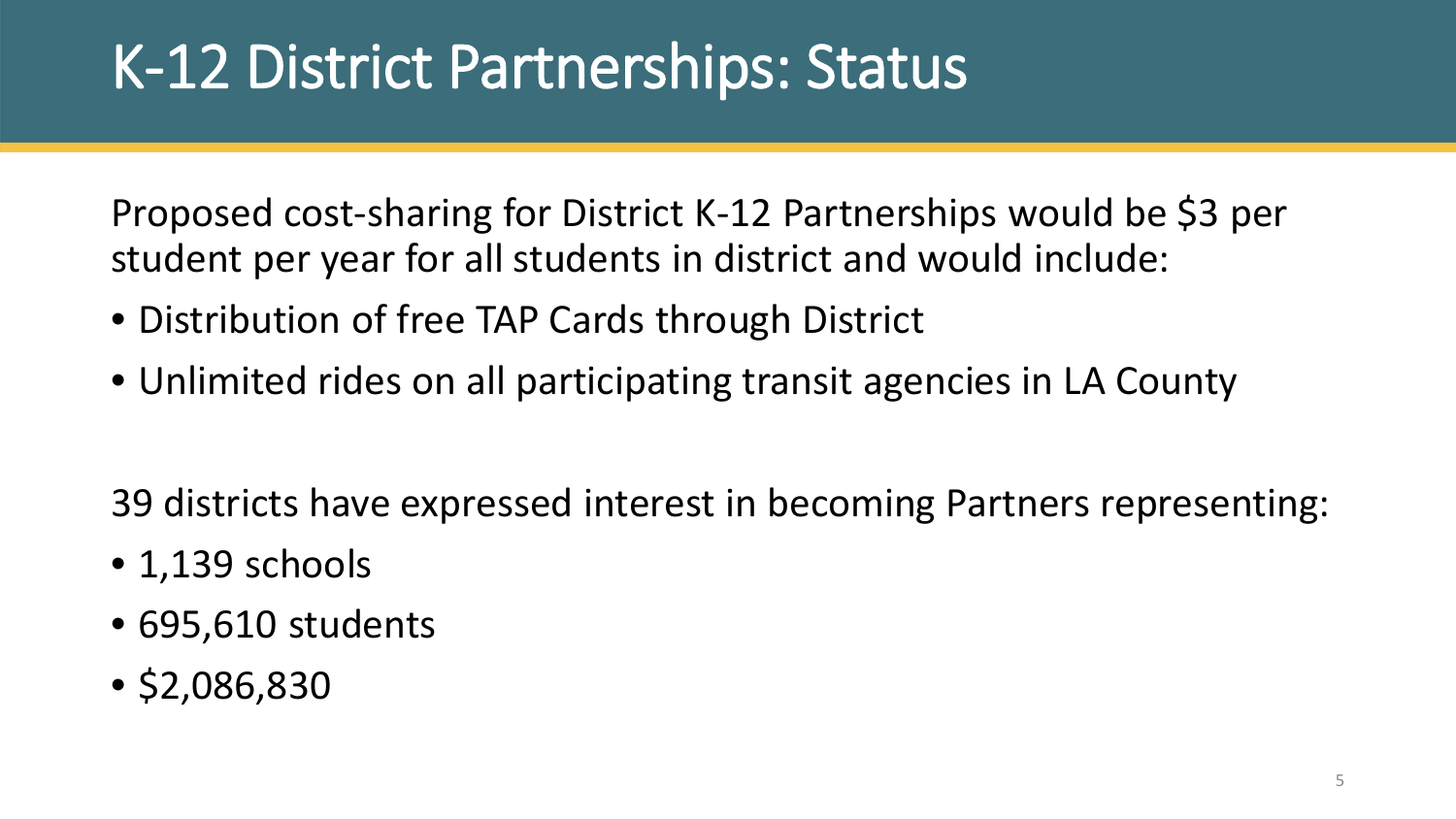## K-12 District Partnerships: Ready to Mobilize

1. Culver City Unified

9 schools, 7076 students, launching a paid program with Culver CityBus when school starts on August 19

- 2. Los Angeles Academy of Arts and Enterprise (LAAAE) Downtown Los Angeles, 275 Students
- 3. North Valley Military Institute Sun Valley, 759 Students
- 4. San Gabriel Valley School of the Arts Duarte, 1130 Students
- 5. Youth Build Charter Schools

Compton, East LA, El Monte, Hollywood, Lennox, Norwalk, Palmdale, South LA, Whittier, 1500 Students

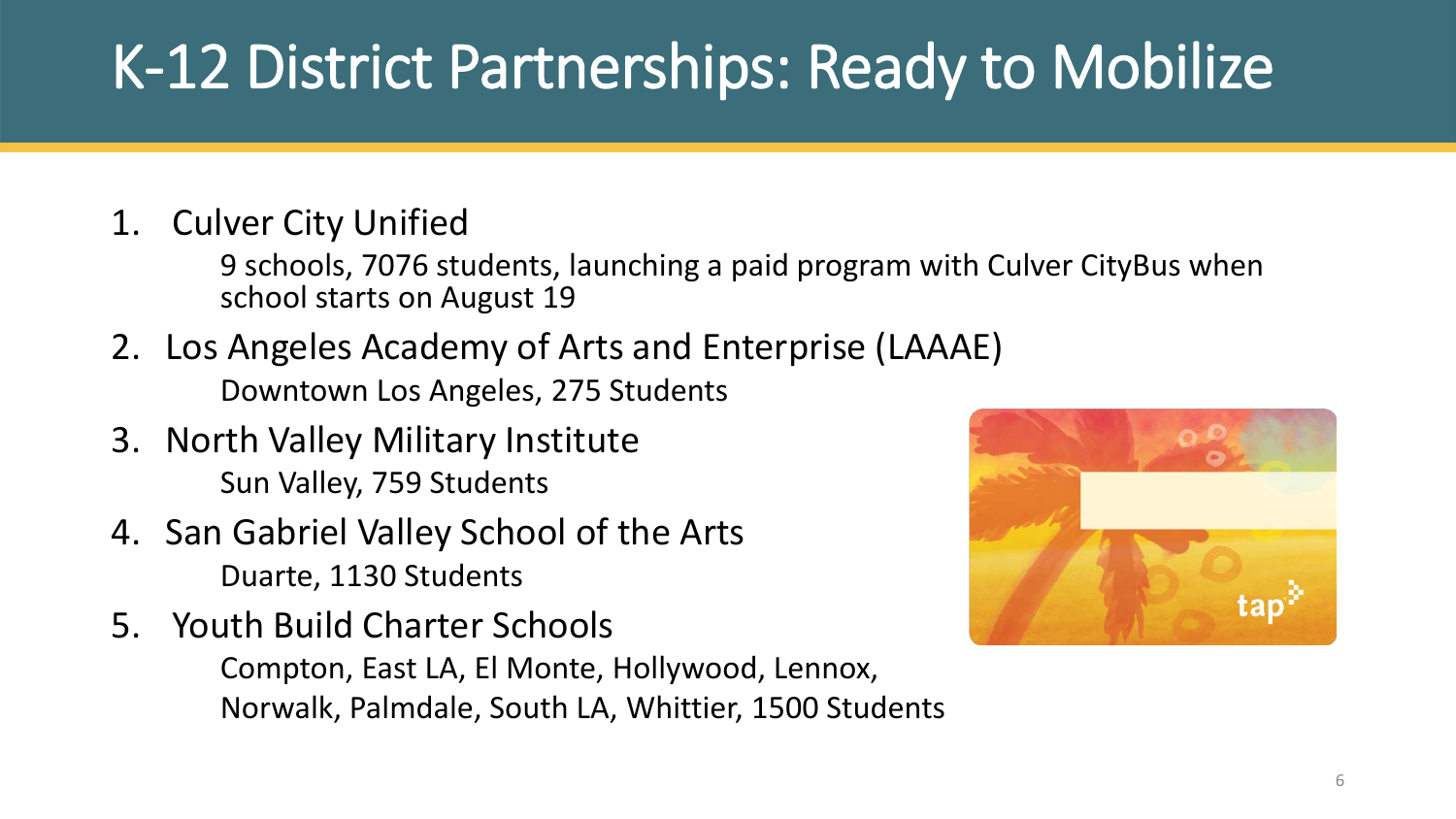#### K-12 District Partnerships: Expressed Interest

| 1.  | Academia Avance Charter                                | 18             |
|-----|--------------------------------------------------------|----------------|
| 2.  | Alhambra Unified                                       | 1 <sup>c</sup> |
| 3.  | Alma Fuerte Public School (Altadena)                   | 2 <sub>C</sub> |
| 4.  | <b>Azusa Unified</b>                                   | 21             |
| 5.  | <b>Baldwin Park Unified</b>                            | 2 <sub>2</sub> |
| 6.  | <b>Basset Unified</b>                                  | 2 <sup>3</sup> |
| 7.  | <b>Claremont Unified</b>                               | 2 <sup>2</sup> |
| 8.  | Davinci Schools                                        | 25             |
| 9.  | El Monte Union High                                    | 26             |
| 10. | <b>El Rancho Unified</b>                               | 27             |
| 11. | <b>Environmental Charter Schools</b>                   | 28             |
| 12. | Girls Athletic Leadership School Los Angeles (Charter) | 2 <sup>c</sup> |
| 13. | <b>Glendora Unified</b>                                | 30             |
| 14. | Hacienda - La Puente Unified                           | 31             |
| 15. | Hughes-Elizabeth Lakes Union Elementary Unified        | 32             |
| 16. | Inglewood Unified                                      | 3 <sup>3</sup> |
| 17. | <b>ICEF Public Schools</b>                             |                |

| 18. | LA Alliance Charter Schools     |
|-----|---------------------------------|
| 19. | Larchmont Charter               |
| 20. | LA Promise Fund Charters        |
| 21. | Lawndale Elementary             |
| 22. | Little Lake City Elementary     |
| 23. | Los Angeles Unified (LAUSD)     |
| 24. | Montebello Unified              |
| 25. | <b>Mountain View Elementary</b> |
| 26. | <b>Monrovia Unified</b>         |
| 27. | Newhall                         |
| 28. | Palmdale Elementary             |
| 29. | Pasadena Unified                |
| 30. | Santa Monica-Malibu Unified     |
| 31. | South Whittier Elementary       |
| 32. | <b>Time Community Schools</b>   |
| 33. | William S. Hart Union High      |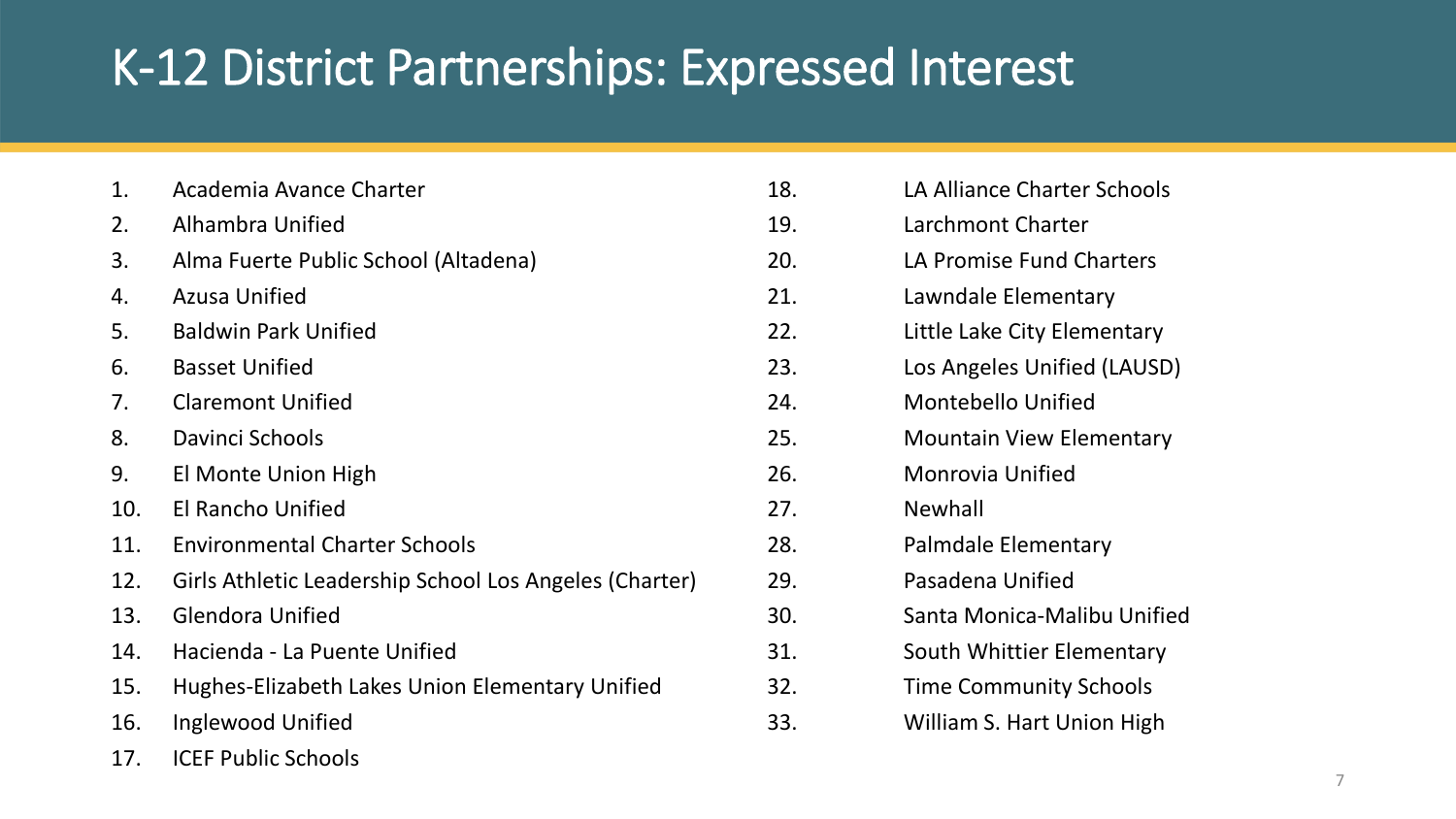### Community College Partnerships: Update

- Maintain all existing agreements between colleges and transit agencies
- Recommend schools transition from opt-in to opt-out programs
- Proposed cost-sharing for new Community College Partnerships for Year 1 would be \$7 per student per year for all students in district for first year: oDistribution of free TAP Cards through District oUnlimited rides on all participating transit agencies in LA County
- Cost difference based on Community College average ridership of 7 boardings per week vs. K-12 average ridership of 3 Boardings per week
- This would give colleges time to assess usage and pass student referendum for student fee for Year 2, if desired
- Under Muni/College agreements, student fees range from \$7-\$9.50 per term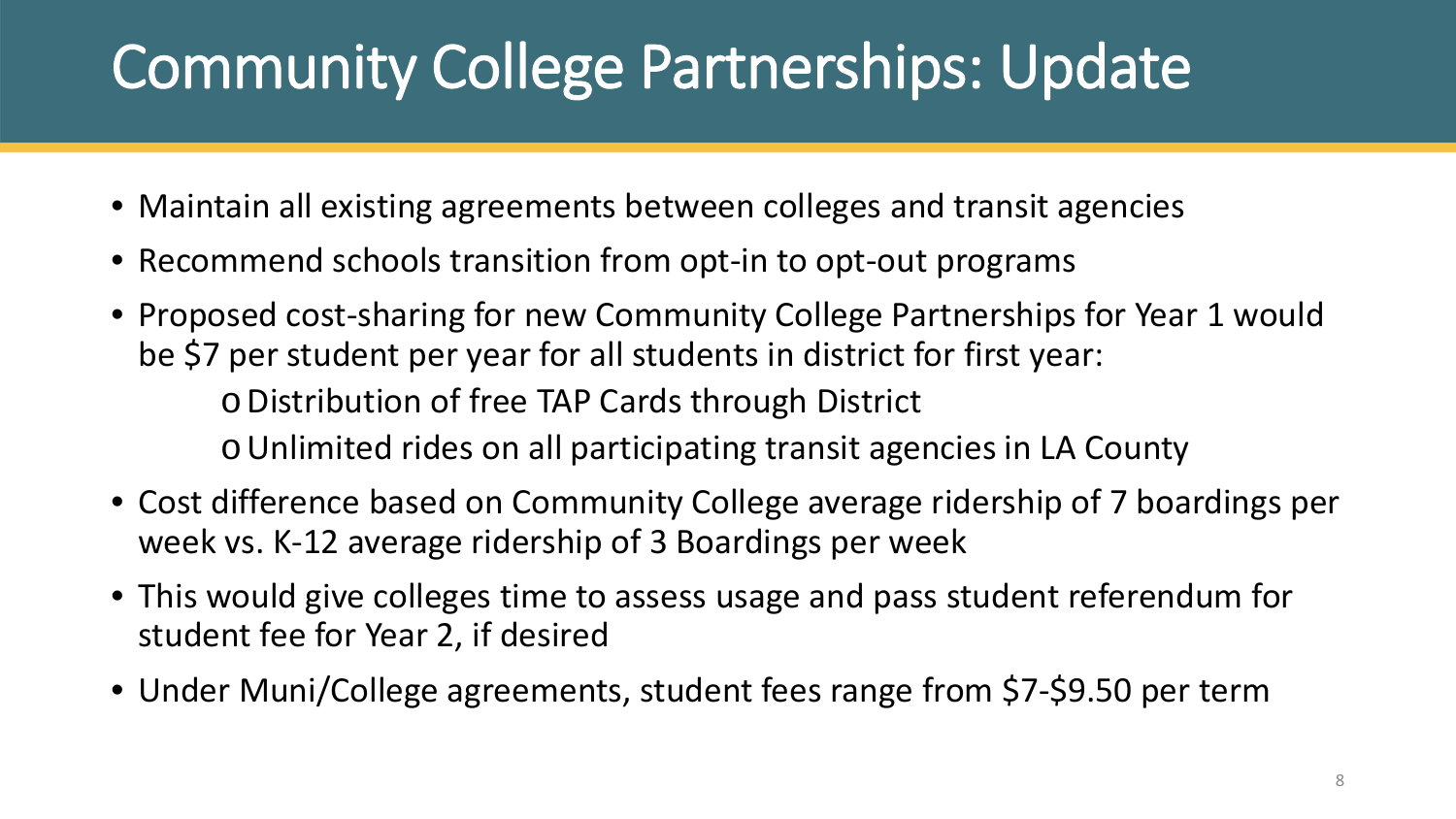# Regional Transit Agencies

- Ready to launch (4)
	- City of Commerce
	- Culver CityBus
	- Montebello Bus
	- Norwalk Transit System
	- Santa Monica Big Blue Bus
- Interested, Pending Board Approval (6)
	- Arcadia Transit
	- City of Gardena (GTrans)
	- Foothill Transit
	- Long Beach Transit
	- Torrance Transit System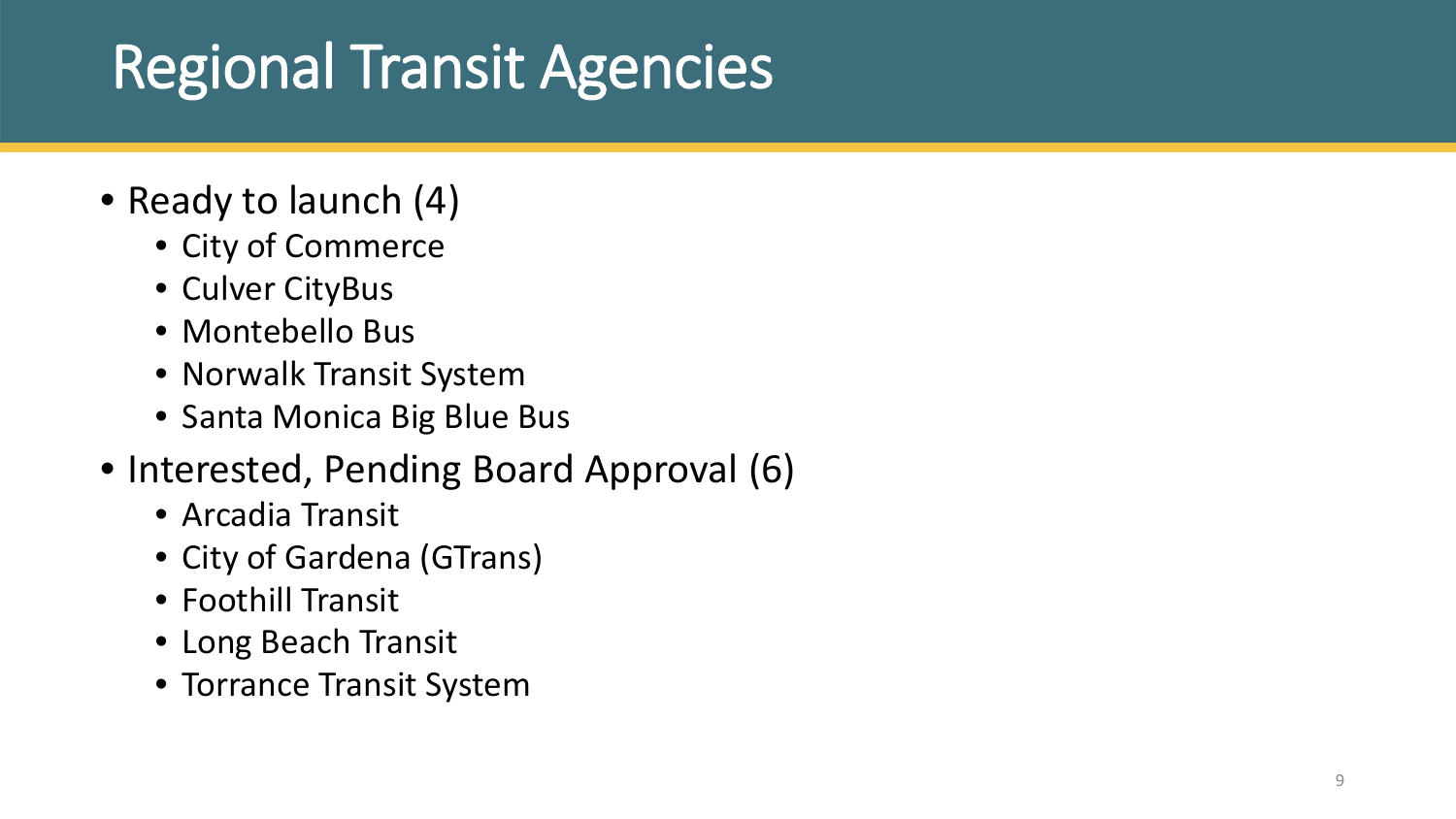#### Phase 1 Costs

Due to scope of Phase 1, projections are limited to fare revenue losses

- o Defeasance of bonds (\$80M) not necessary for implementation of Phase 1
- o Administration, operations, and security will be covered by existing budget

| \$ in millions                            | FY19 (pre-COVID)          |         | <b>FY22</b> |                  | <b>FY23</b>       | <b>Estimated Fare</b><br><b>Revenue Losses</b> |      |
|-------------------------------------------|---------------------------|---------|-------------|------------------|-------------------|------------------------------------------------|------|
| <b>Fare Revenue Losses</b>                |                           |         |             |                  |                   |                                                |      |
| Metro K-12 Students <sup>(1)</sup>        | $\boldsymbol{\mathsf{S}}$ | 27.0 \$ |             | 7.7 <sup>°</sup> | 25.8 <sup>°</sup> |                                                | 33.5 |
| Muni/Local K-12 Students <sup>(2)</sup>   |                           | 8.2     |             | 8.2              | 8.2               |                                                | 16.4 |
| Community College Students <sup>(3)</sup> |                           |         |             |                  | $\blacksquare$    |                                                |      |
|                                           |                           |         |             | 15.9             | $34.0$ \$         |                                                | 49.9 |

#### *NOTES:*

- 1. Metro fare revenue loss:
	- FY22 based on FY22 budgeted amount of \$73.2M and 10.5% K-12 share
	- FY23 based on estimated 95.5% of pre-covid ridership levels
- 2. Muni/Local fare revenue loss:
	- Estimates are based on Metro percentage shares of K-12 fare revenues applied to countywide 2019 NTD data (pre-pandemic levels)
- 3. Regional U-Pass program and existing community college agreements held by muni/local operators will continue under current contracts, except that all community college passes will be accepted as valid fare on all participating FSI Operators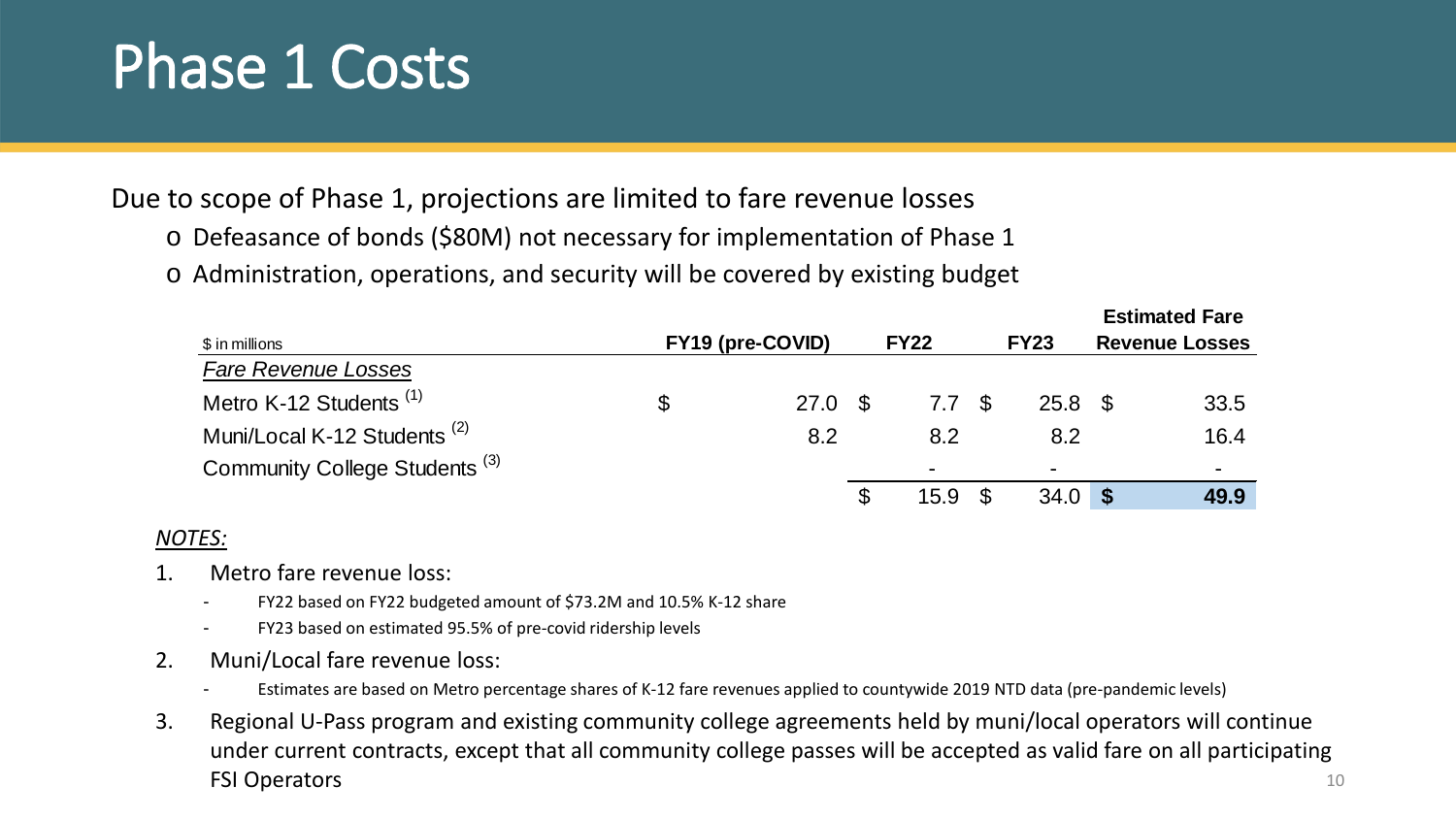# Phase 1 Funding Plan

#### Identified new funding for Phase 1:

- Metro plans to propose ARPA to fund Metro's participation
- In consultation with regional transit operators, Metro is recommending use of their ARPA allocations to fund their participation

#### Potential new funding

- K-12 school districts interested in cost-sharing
- Continue to seek additional funding to support the pilot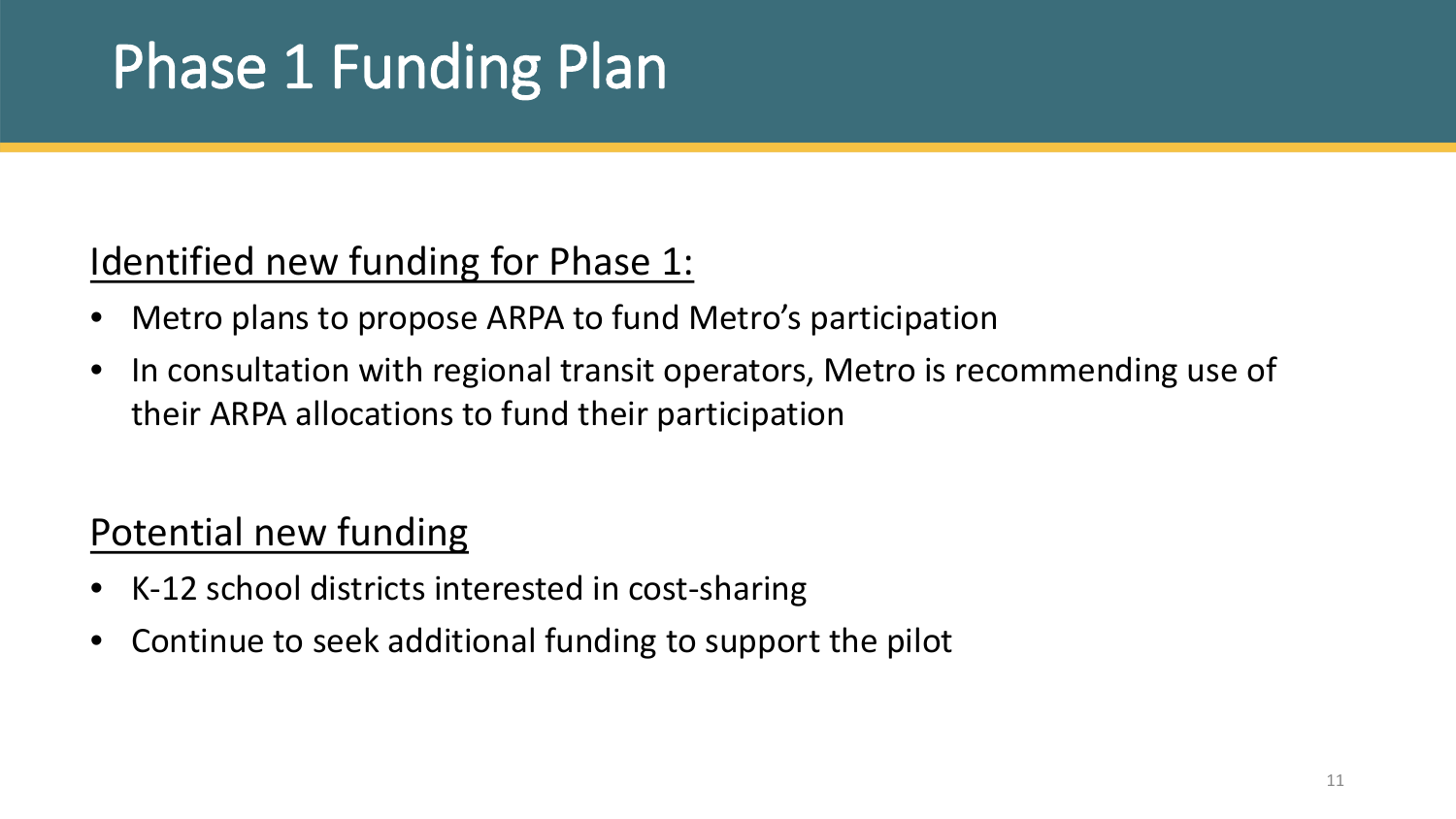#### Metro Youth Council

• Missing youth voices in existing planning process, advisory councils and committees.

• Youth Council is aimed at students between 14 and 17 who represent the diverse demographics and geographic areas of LA County.

• Youth Council will be made up of 26 members representing Metro's nine sub-regions.

#### • FSI Plan-Phase 1 will leverage the Youth Council efforts **Fareless System Initiative** • Build a pipeline of riders and transit leaders as it moves towards **Public Participation**

engaging K-14 students in LA County.